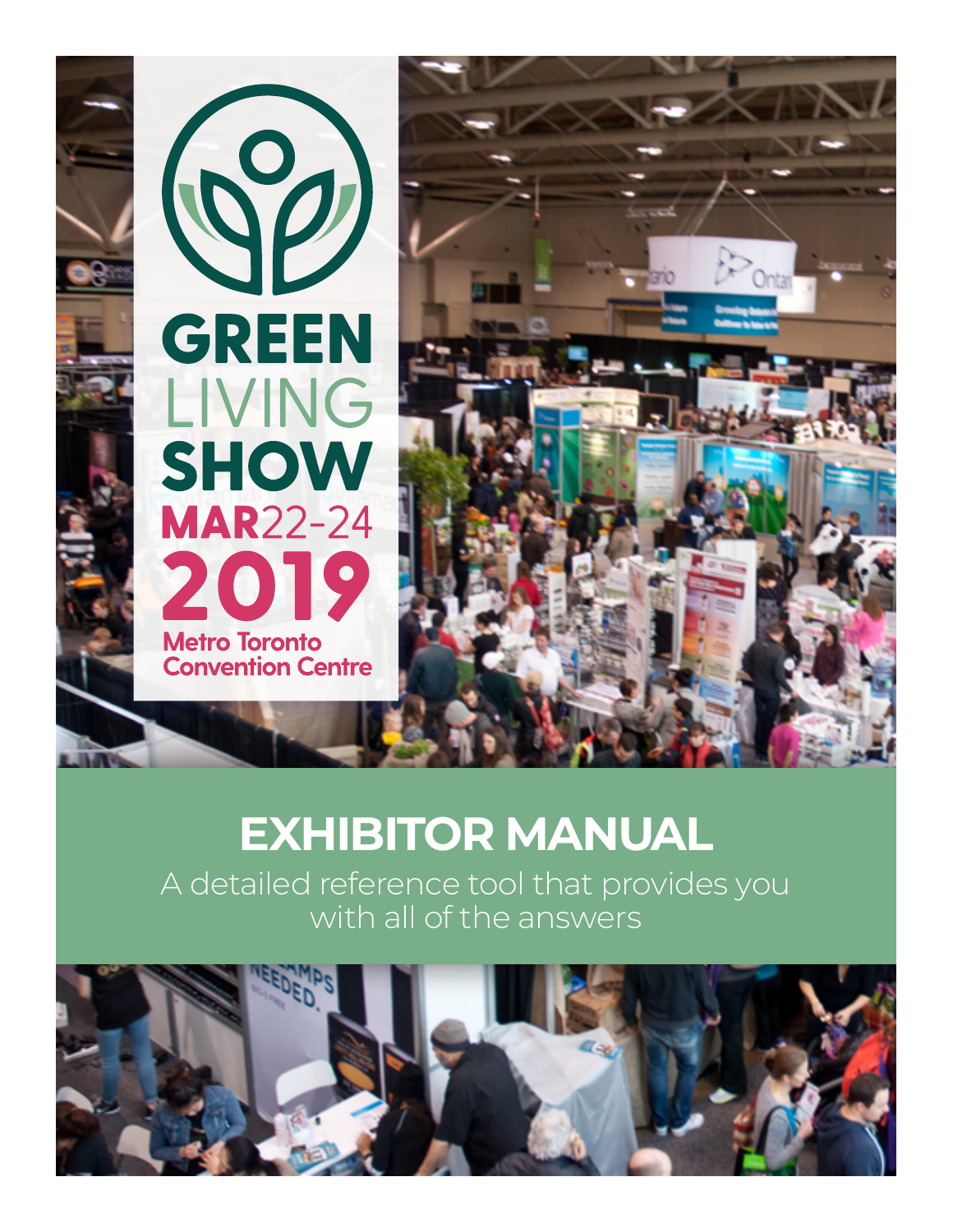

For all forms, please visit: **[exhibitors.greenlivingshow.ca/2019-exhibitor-manual-forms/](https://exhibitors.greenlivingshow.ca/2019-exhibitor-manual-forms/)**

| <b>Forms to be returned to the Green Living office</b>                                                            | Due date          |
|-------------------------------------------------------------------------------------------------------------------|-------------------|
| <b>MANDATORY</b>                                                                                                  |                   |
| Certificate/proof of insurance, download form here                                                                | Feb <sub>22</sub> |
| <b>OTHER</b>                                                                                                      |                   |
| Toronto Public Health (for Food & Beverage exhibitors only),<br>download form here                                | Feb <sub>22</sub> |
| Contest/give-away proof, complete form here                                                                       | <b>Mar 15</b>     |
| <b>Forms to be returned directly to various suppliers</b>                                                         |                   |
| <b>OPTIONAL SERVICE RENTAL FORMS</b>                                                                              |                   |
| Furniture/carpeting rental (GES), download furniture form and carpet form                                         | Feb 28            |
| Booth cleaning service (MTCC - Exclusive Service),<br>http://www.mtccc.com/online-ordering-tool/                  | Mar 7             |
| Electrical service (SHOWTECH Power & Lighting - Exclusive Service),<br>https://e.showtechordering.com/ST-00054646 | Mar 7             |
| Internet service (MTCC - Exclusive Service),<br>http://www.mtccc.com/online-ordering-tool/                        | Mar 7             |
| Parking passes (MTCC - Exclusive Service),<br>http://www.mtccc.com/online-ordering-tool/                          | Mar 7             |
| Sign hanging (SHOWTECH Power & Lighting - Exclusive Service),<br>https://e.showtechordering.com/ST-00054646/      | Mar 7             |
| Telephone line (MTCC - Exclusive Service),<br>http://www.mtccc.com/online-ordering-tool/                          | Mar 7             |
|                                                                                                                   |                   |

#### **Food and beverage exhibitors only – return to MTCC**

| Sample Food and/or Beverage Distribution – For MTCC approval,<br>Feb 22<br>download form here | <b>MANDATORY</b> |  |
|-----------------------------------------------------------------------------------------------|------------------|--|
|                                                                                               |                  |  |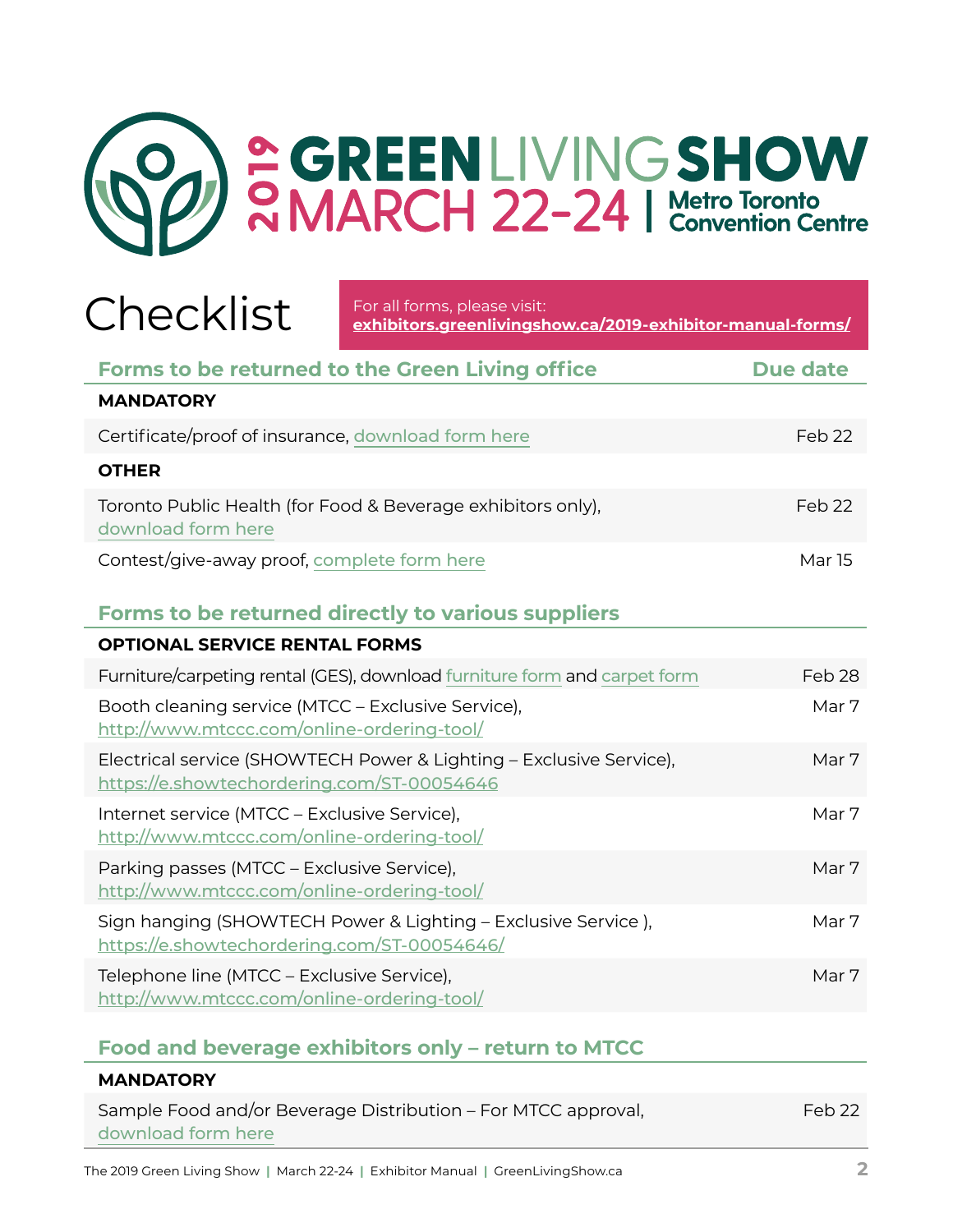

# Show facts

#### **Show dates and hours**

Friday, March 22 12:00pm – 9:00pm Saturday, March 23 10:00am – 8:00pm Sunday, March 24 10:00am – 6:00pm

#### **Move-in days**

Thursday, March 21 8:00am – 11:00pm Friday, March 22 7:00am – 11:30am

#### **Location**

Metro Toronto Convention Centre, North Building Halls A & B 255 Front Street West Toronto, Ontario M5W 2W6

#### **Show producer**

The Green Living Show 99 Yorkville Ave, Suite 200 Toronto, ON 1 (844) 476-5864

#### **Admission**

| $\cdot$ Online - Adult .     | \$14.00 |
|------------------------------|---------|
| $\cdot$ At the door - Adult. | \$18.00 |
| · Online - Seniors/Students  | \$12.00 |

 $\cdot$  At the door - Seniors/Students  $\qquad$  \$16.00

#### **Re-Admission Policy**

Free re-admission. Buy 1 adult, student or senior ticket and return to the show for free all weekend.

#### **Show management**

- Kathleen Krimker, *President & CEO*
- Stephanie Rodrigues, *Show Director*
- Roberta Smith, *Exhibit Sales Manager*
- Adrienne Collins, *Exhibit Sales Manager*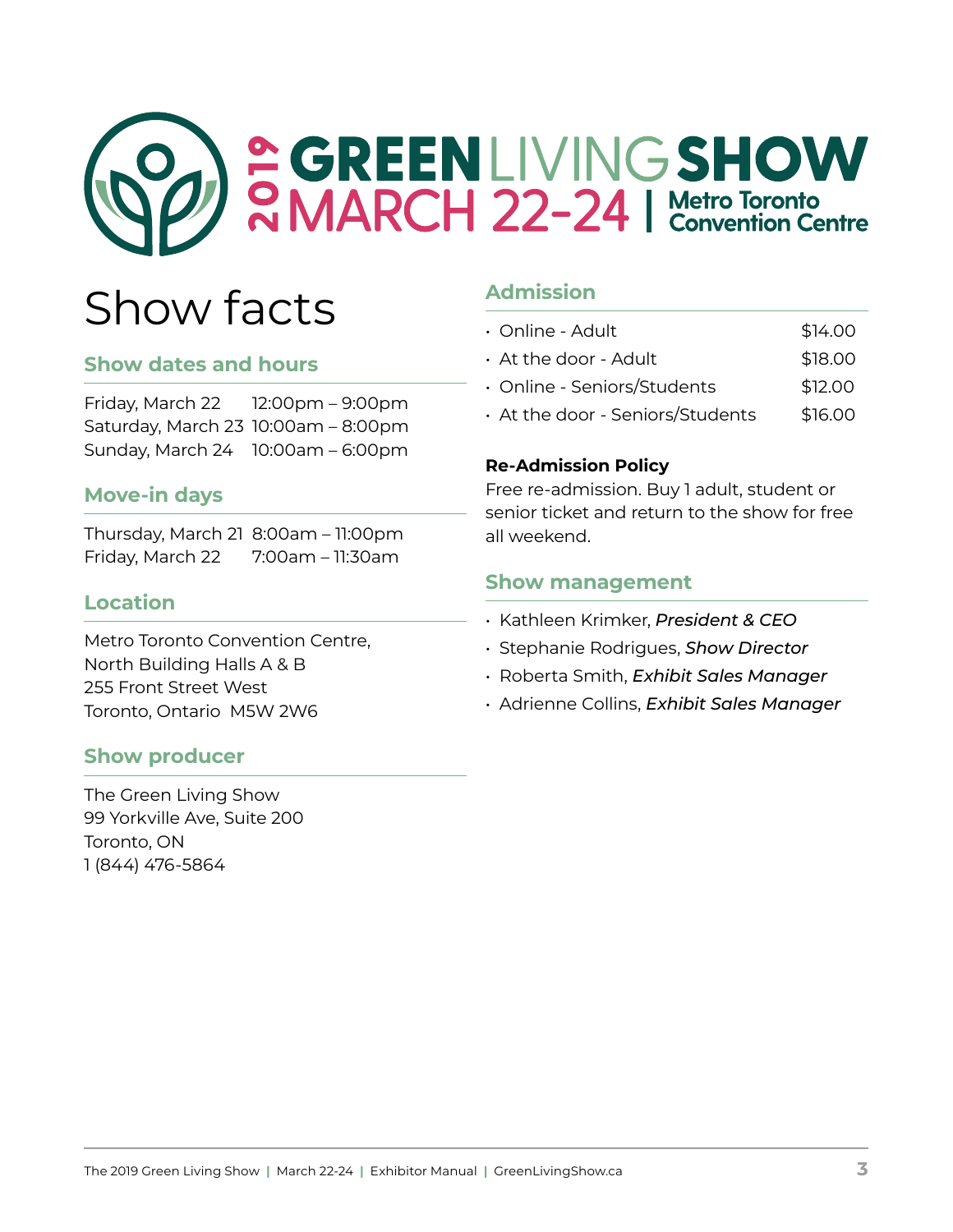# Table of contents

| Age limits                                               | 5            |
|----------------------------------------------------------|--------------|
| <b>Badges</b>                                            | 5            |
| Booth etiquette                                          | 5            |
| Booth guidelines                                         | 5            |
| Booths requiring special permission from Show management | 6            |
| Contests                                                 | 6            |
| Copyrighted materials                                    | 6            |
| Customs                                                  | 6            |
| Damages/cleaning costs (stickers, tape, etc.)            | 6            |
| Display vehicles                                         | 7            |
| Electrical safety                                        | 7            |
| Fire safety                                              | 7            |
| Footwear & personal safety equipment                     | 7            |
| Greening the Show                                        | 8            |
| Handout guidelines                                       | 8            |
| Helium                                                   | 8            |
| Insurance                                                | 9            |
| Move-in                                                  | 9            |
| Move-out                                                 | 9            |
| Official suppliers                                       | 9            |
| Parking                                                  | 10           |
| Payment of account                                       | 10           |
| Sales and receipts                                       | 10           |
| Sampling (for food & beverage exhibitors)                | 10           |
| Security                                                 | 11           |
| Shipping                                                 | 11           |
| Signage                                                  | $\mathbf{H}$ |
| Smoking                                                  | וו           |
| Solicitation                                             | וו           |
| Sound levels                                             | 12           |
| Storage                                                  | 12           |
| Waste                                                    | 12           |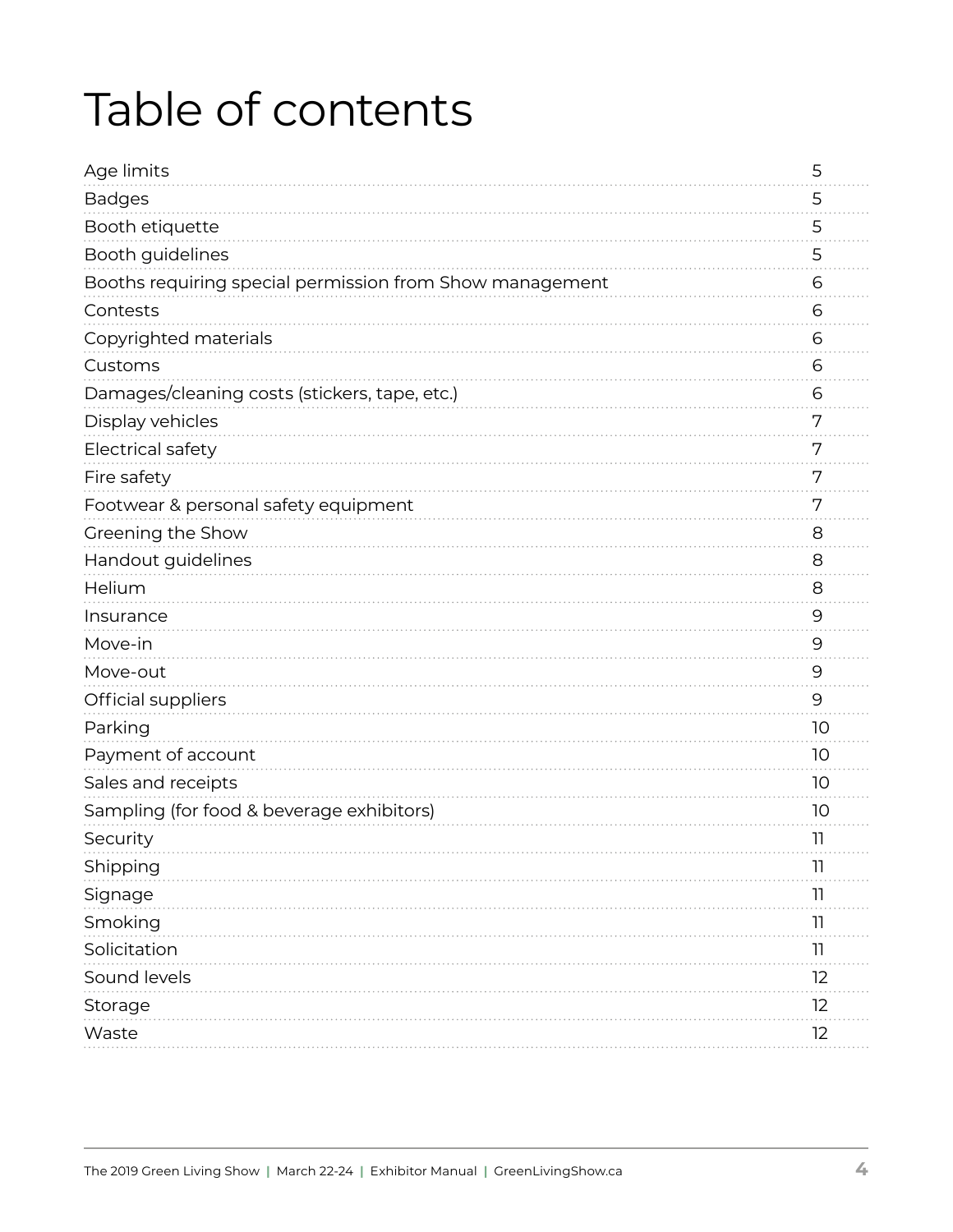## <span id="page-4-0"></span>**Age limits**

Provincial regulations under the Ontario Health and Safety Act require that no one under the age of 16 be on the show floor during set up and tear down hours.

**Do not bring under aged children into the building during those hours as there are no facilities for them.**

### **Badges**

- Exhibitor badges will be provided based on square footage of booth space.
- Six badges are allotted for every 100 sq ft, up to 200 sq. ft. For booths 400 sq. ft. and above, 12 badges will be allotted to your company. It is a requirement that your volunteers/staff turn in their badges to the Exhibitor Registration (Level 200 street level) at the end of their shifts for re-use by the next individuals working your booth (unless the volunteer is working your booth the entire weekend – or two consecutive days). This recycling system will cut down on paper waste from printing excess badges. Please note that any on site reprints required by the exhibitor will cost \$5.00 per badge.
- **• Badges will list your company name only.**
- Your volunteers and staff must check in at show office, located in Exhibitor Registration (Level 200 - street level), for badge pick up and drop off. They will be asked to sign for the badges upon pick-up.
- **• We encourage you to avoid the Friday line-ups and pick-up your badges at the Exhibitor Registration (Level 200 - street level) during move-in on March 21, 2019.**

## **Booth etiquette**

- Exhibits must be staffed during all hours of the event.
- Staff must not solicit attendees or distribute literature or samples from outside of their booth. Failure to comply could result in ejection from the show.
- Sponsorship opportunities outside of your contracted booth space are available. If interested, please contact your rep for more information.

## **Booth guidelines**

- Full drape booth walls are standard for all booths. This provides exhibitors with maximum space and a more professional look to individual booths.
- All booths must adhere to an 8ft maximum height
- Booth designs must adhere to the [booth guidelines document](https://exhibitors.greenlivingshow.ca/wp-content/uploads/2019-booth-design-guidelines.pdf) to ensure all exhibitors and their products have a fair advantage to be seen.
- Any variance to these guidelines must be approved by Show Management prior to move-in. Any variances that have not been approved may be required to be altered on site at the exhibitor's expense.
- Standard booth draping will be provided. Each booth must have adequate flooring coverage for 100% of the area.
- Tables must be professionally skirted.
- Use of canopies, platforms, specialty lighting or truss work could result in restrictions or obligations on the part of the exhibitor. Please speak with Show Management for approval.
- Exhibitors wishing to lay tile or any other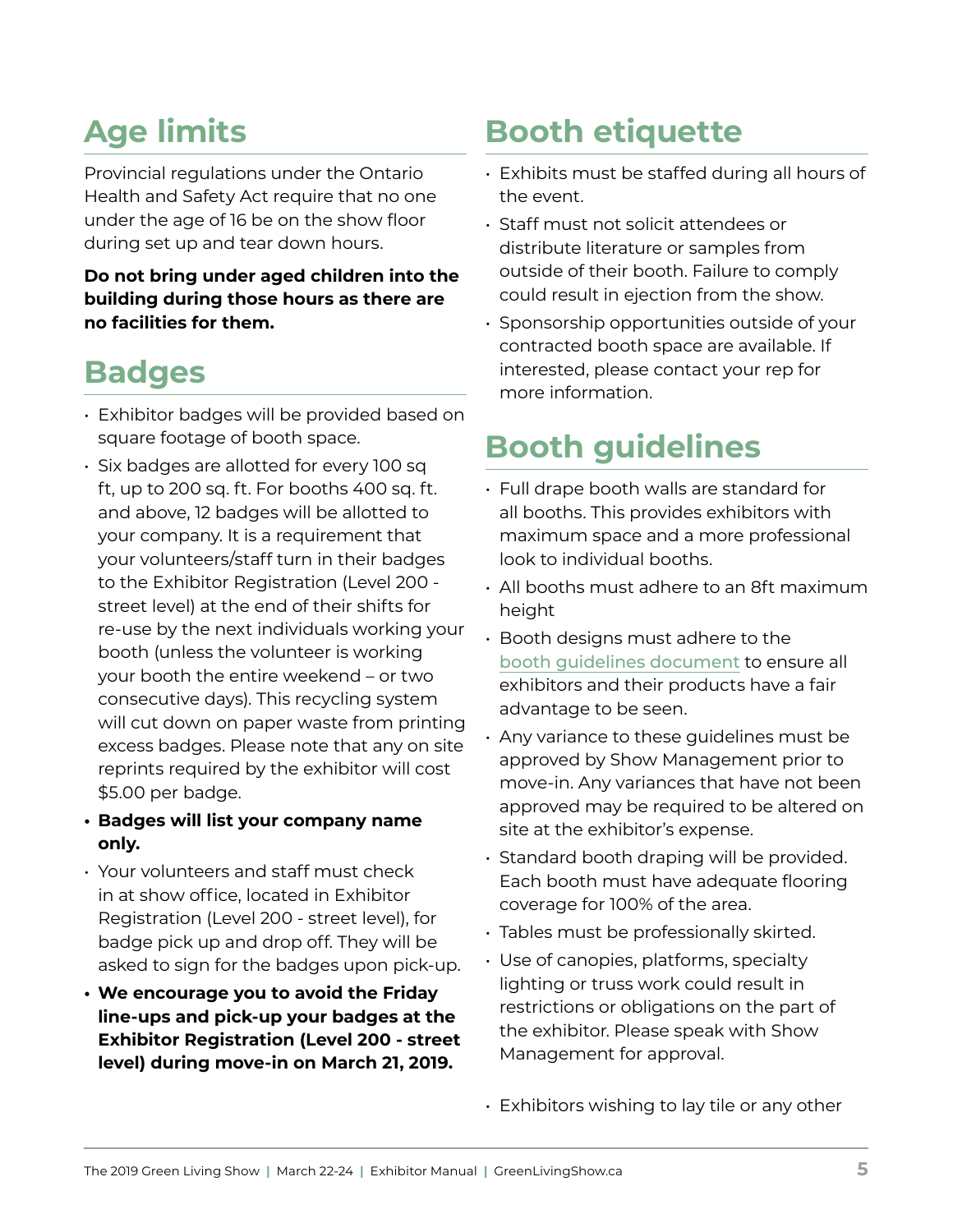<span id="page-5-0"></span>floor covering cannot adhere it directly to the building floor – building paper, plastic covering or some other protective layer must be used.

**• Displays cannot encroach on doorways or any fire extinguishing equipment.** 

#### **Booths requiring special permission from Show management**

#### **This includes:**

- Platform exceeding 100 sq ft in projected floor area
- Displays with a canopy or tent structure
- Booths with a height that exceeds eight feet
- Two story or mezzanine booths City permit required
- Enclosed office or showroom space with an occupancy of 60 or more people
- Any type of vehicle or trailer
- Booths that contain stairs or risers
- Booths that contain propane or natural gas equipment

### **Contests**

- All contests **must** be approved by Show Management so that we can ensure compliance with Canadian law rules and regulations. A copy of the ballot and contest rules must accompany your contest request and sent to Green Living no later than March 15, 2019.
- Some contests may be denied due to sponsorship conflicts.
- All exhibitors must adhere to privacy laws. Attendee contact information must not be

sold to outside companies.

• Both the Competition Act and the Criminal Code have regulations overseeing contest protocol. See [contest guidelines page](https://exhibitors.greenlivingshow.ca/contest-requirements/).

## **Copyrighted materials**

- Exhibitors are responsible for obtaining all required licenses and permits to use music, photographs or other copyrighted materials in their booths. Show Management reserves the right to remove any materials which are not accompanied by the proper documentation.
- The exhibitor will indemnify and hold harmless Show Management, the facility, their agents and employees from all loss, costs, claims, causes of action, suits, damages and liabilities.

### **Customs**

Official customs clearance services are provided by Priority Brokerage Services. Please contact Clint Ellis at 905-212-9901 or clint@prioritybrokerage.ca, if any materials are coming from or going to a non-Canadian location.

### **Damages/cleaning costs (stickers, tape, etc.)**

- It is expected that your booth space will be left the way it was found.
- Use of non-official tape, such as duct tape, could result in additional cleaning charges. Non-official tape is not permitted to affix your floor covering to the floor. Doublesided Scapa tape, low tack cloth gaffer tape or transfeRite are the only tapes permitted for use on the cement floor (on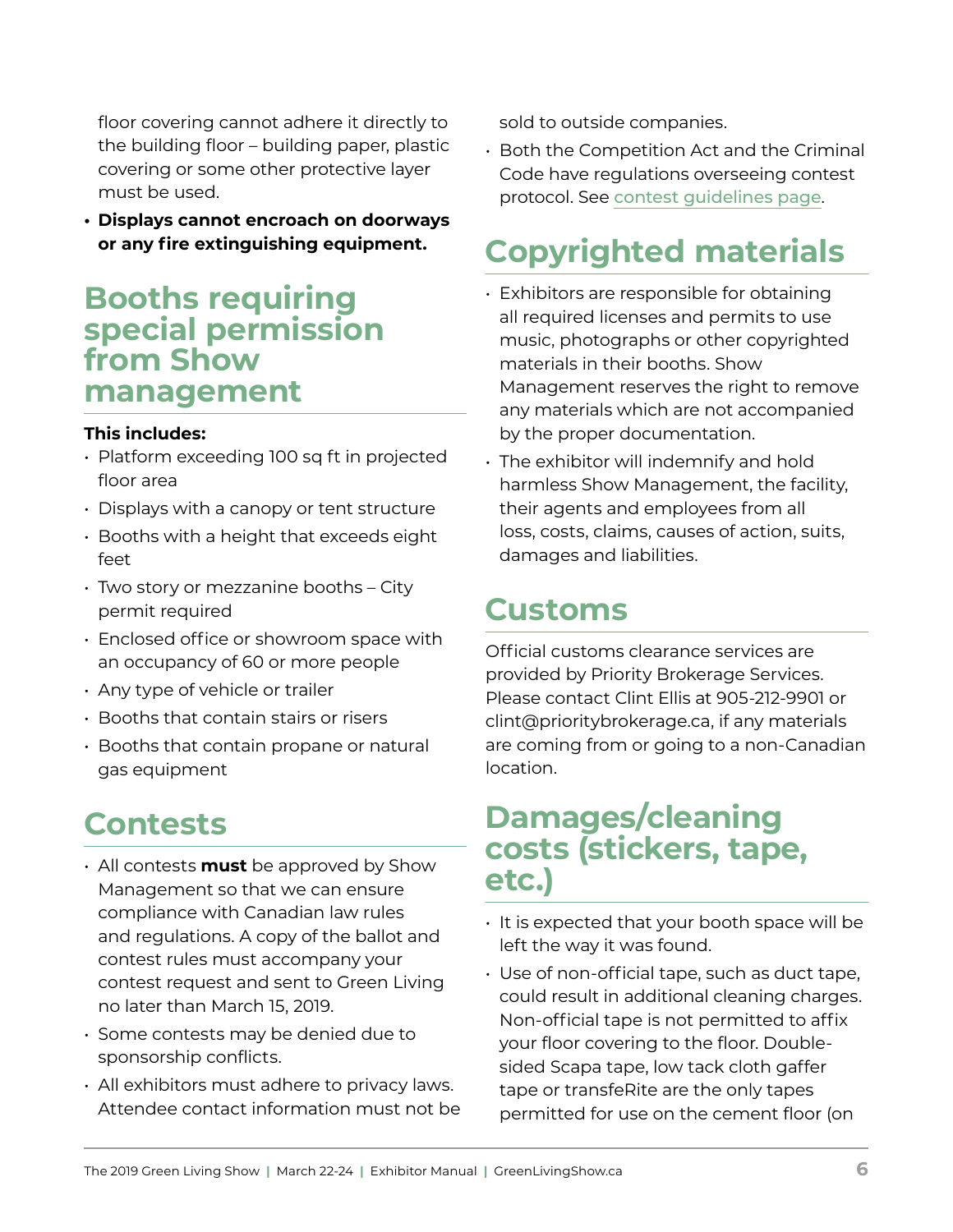<span id="page-6-0"></span>exhibit halls). It can be purchased onsite from our Show decorator—GES—if needed.

- The distribution of stickers is not recommended, as any removal of these stickers will be the responsibility of the exhibitor.
- It is prohibited to affix anything to building pillars, pipes, flooring or supports.

## **Display vehicles**

- All vehicles must abide by the arrival and departure schedules and procedures established by the Licensor, or the Licensor's service contractor.
- Any vehicle that drips oil or other staining solutions may not be operated within the Centre without a drip pan or dry absorption powder. Responsible parties will be charged cleaning costs for staining solutions not removed.
- No motorized vehicle may be operated on carpeted areas under any circumstances. Exceptions may be authorized by the Director of Event Coordination or Operations Manager. When motorized vehicles are approved for use on carpeted areas, a protective sheet of visqueen, tarpaulin or comparable material is to be used to eliminate damages from leaks of gas, oil etc.
- All vehicles being displayed in the Centre must have drip pans underneath them and pads under all tires.
- Fuel tanks containing fuel, or which have ever contained fuel shall be maintained less than 1⁄2 full. Caps for fuel tanks fill pipes shall be of the locking type and be maintained locked to prevent viewer inspection. If they cannot be locked, they shall be taped shut.
- The electrical system shall be de-energized by either: a) Removing the battery or b) Disconnecting both battery cables and covering them with electrical tape or other similar insulating material.
- Tanks containing propane shall be maintained less than 1⁄2 full. Vehicles may be driven in and positioned. Engine should remain running, with valve shut off. Allow engine to run until all of the fuel line is used up. Turn ignition off.
- Must provide a contact name and phone number of the person responsible to remove the vehicle(s) to the Manager of the show and Event Manager.

## **Electrical safety**

Please review the MTCC Safety Manual: [https://exhibitors.greenlivingshow.ca/wp](https://exhibitors.greenlivingshow.ca/wp-content/uploads/2019-ontarios-electrical-product-approval-requirements.pdf)[content/uploads/2019-ontarios-electrical](https://exhibitors.greenlivingshow.ca/wp-content/uploads/2019-ontarios-electrical-product-approval-requirements.pdf)[product-approval-requirements.pdf](https://exhibitors.greenlivingshow.ca/wp-content/uploads/2019-ontarios-electrical-product-approval-requirements.pdf)

## **Fire safety**

Please review the MTCC Safety Manual: [https://exhibitors.greenlivingshow.ca/wp](https://exhibitors.greenlivingshow.ca/wp-content/uploads/2019-fire-regulations.pdf)[content/uploads/2019-fire-regulations.pdf](https://exhibitors.greenlivingshow.ca/wp-content/uploads/2019-fire-regulations.pdf)

### **Footwear & personal safety equipment**

• On May 28, 1998 the Ministry of Labour conducted a site tour of the Metro Toronto Convention Centre facilities & determined that the exhibit levels during a move-in and move-out are considered construction sites, therefore, all workers must wear protective footwear as stipulated in the Occupational Health & Safety Act. The Occupational Health & Safety Act states "A worker exposed to the hazard of a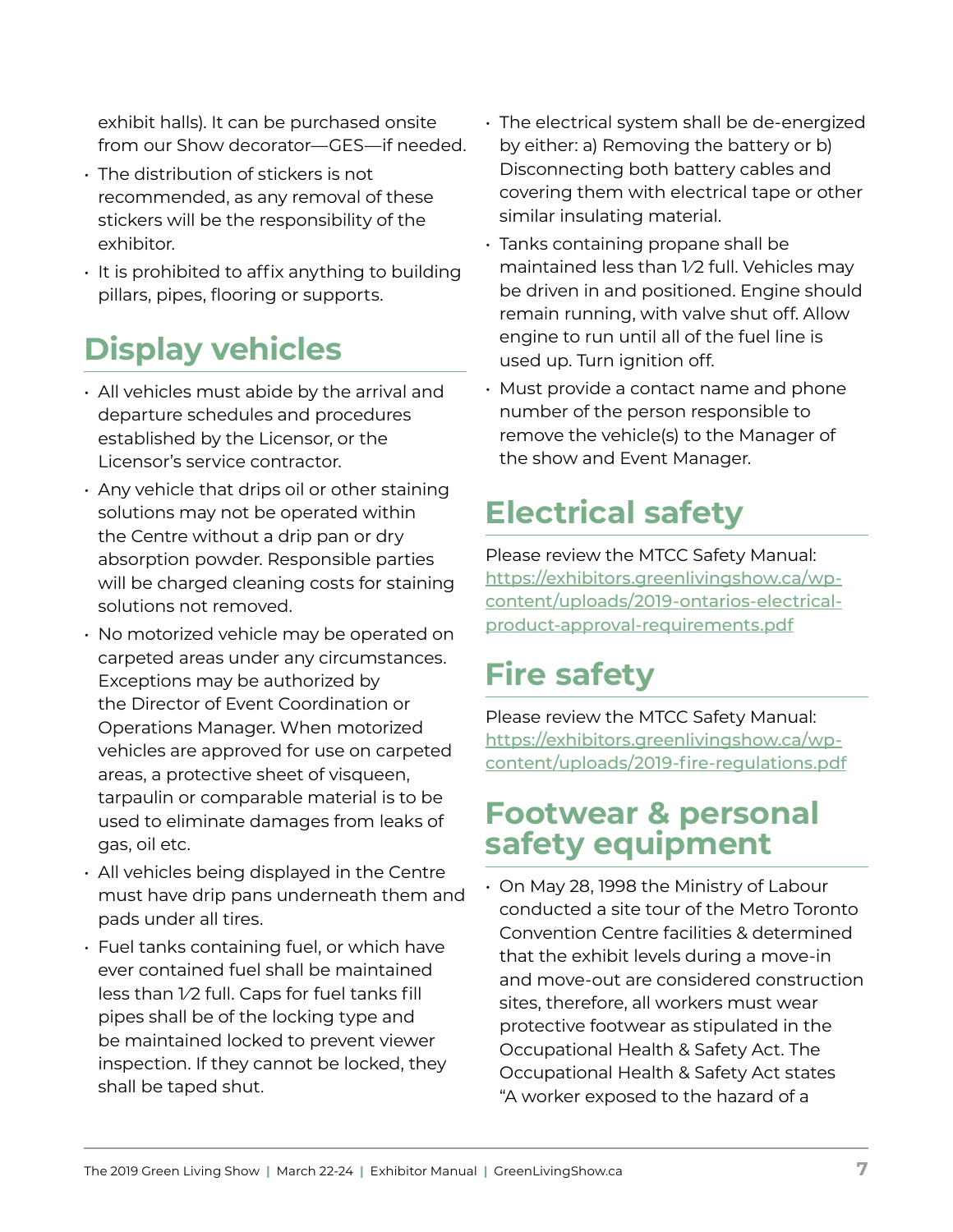<span id="page-7-0"></span>foot injury shall wear foot protection appropriate in the circumstances" (R.R.O. 1990 reg 851-S82).

- All exhibitors, service providers and Show Management personnel working on the show floor during move-in and move-out periods are required to wear approved personal protective equipment (PPE), such as CSA approved (or equivalent) safety shoes, hard hats, harnesses, gloves and safety eyewear and is to be used when warranted by safety considerations. All exhibitor service providers must adhere to the Provincial Ministry of Labour Occupational Health and Safety Act, Ontario regulation 213/91 and 851/90 Industrial. Anyone found not wearing approved safety shoes will be immediately asked to leave the exhibit hall.
- Safety in the workplace is an important issue for all of us and the Convention Centre appreciates your full co-operation and support with this important issue.
- Should you have any questions, please feel free to contact Michel Genier, Operations Manager at (416) 585-8278.

## **Greening the Show**

The Green Living Show is making every effort to minimize waste and reduce the size of our carbon footprint. We ask that you carefully consider your booth design, giveaways, packaging, packing materials and waste management to make it as sustainable as possible.

Exhibitors must use 100% recycled or FSC-certified paper and consider an environmentally sound printing process when planning for brochures, pamphlets and business cards to be handed out at the Show. We want to stay true to the purpose

of the Show to help guide Show attendees to living a greener lifestyle. The attendees are observant and will expect the Show and its exhibitors to be leading the way in environmental sustainability. Please act responsibly and wherever possible—go green!

For your interest, the Show website features The Green Living Show's green initiatives here: [http://www.greenlivingshow.ca/green](http://www.greenlivingshow.ca/green-initiatives/)[initiatives/](http://www.greenlivingshow.ca/green-initiatives/).

## **Handout guidelines**

Aside from food and beverage as well as products that have been previously passed by our Green Screening Committee, all free handout items must be approved by Show Management. Please contact Stephanie Rodrigues at 416-360-0044, ext. 311 or [srodrigues@green-living.ca](mailto:srodrigues%40green-living.ca?subject=).

• Show Management reserves the right to prohibit product handouts that do not meet the standards of the Green Screening Committee. With paper pamphlets and brochures, we ask that you keep these handouts to a minimum. Exhibitors must use FSC-certified paper and consider an environmentally sound printing process when planning for these handouts. Our recommended printer is Warren's Waterless Printing: [http://www.](http://www.warrenswaterless.com) [warrenswaterless.com.](http://www.warrenswaterless.com)

## **Helium**

Helium balloons require written authorization. Please see authorization form in Safety Manual: [https://exhibitors.](https://exhibitors.greenlivingshow.ca/wp-content/uploads/2019-helium-authorizationrequest.pdf) [greenlivingshow.ca/wp-content/](https://exhibitors.greenlivingshow.ca/wp-content/uploads/2019-helium-authorizationrequest.pdf) [uploads/2019-helium-authorizationrequest.](https://exhibitors.greenlivingshow.ca/wp-content/uploads/2019-helium-authorizationrequest.pdf) [pdf](https://exhibitors.greenlivingshow.ca/wp-content/uploads/2019-helium-authorizationrequest.pdf)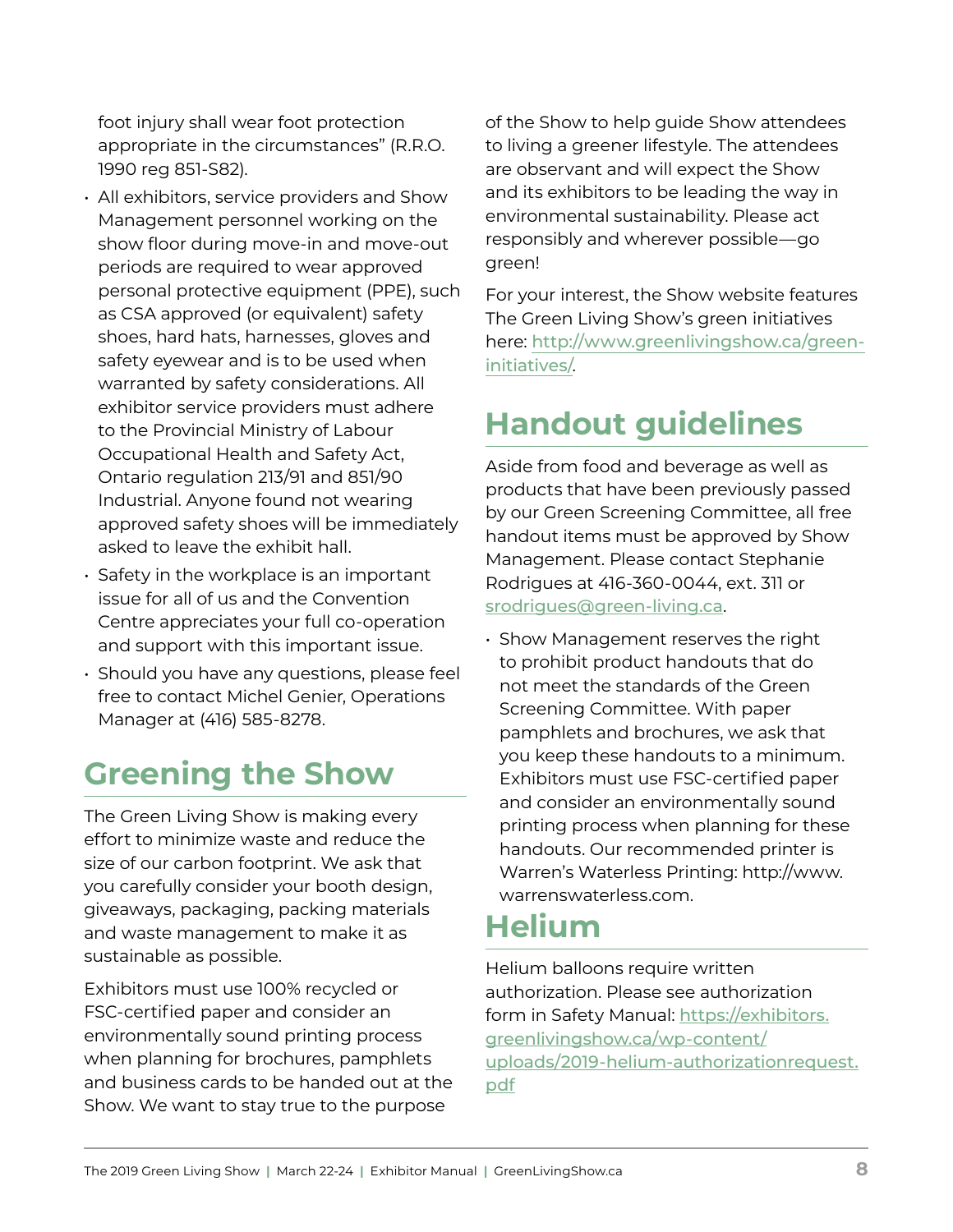### <span id="page-8-0"></span>**Insurance**

- Comprehensive liability insurance shall provide a minimum limit of liability of two million dollars (\$2,000,000) for bodily injury and/or property damage in any one occurrence, shall include a cross-liability clause, shall name Green Living Show as additional insured and shall provide that it will not be cancelled or materially altered prior to the termination of the Occupancy Period.
- Automobile liability insurance, where applicable, shall provide third party liability insurance with a minimum limit of two million dollars (\$2,000,000).
- Visit the following website for more information. [https://www.hubinternational.](https://www.hubinternational.com/ontario/industries/sports-entertainment-media/online-purchase/exhibitors/#Overview) [com/ontario/industries/sports](https://www.hubinternational.com/ontario/industries/sports-entertainment-media/online-purchase/exhibitors/#Overview)[entertainment-media/online-purchase/](https://www.hubinternational.com/ontario/industries/sports-entertainment-media/online-purchase/exhibitors/#Overview) [exhibitors/#Overview](https://www.hubinternational.com/ontario/industries/sports-entertainment-media/online-purchase/exhibitors/#Overview)

### **Move-in**

Thu, March 21, 2019 8:00 a.m. – 11:00 p.m.

Fri, March 22, 2019 7:00 a.m. – 11:30 a.m.

- All exhibits must be show ready by 11:30am Friday, March 22, 2019. A detailed move-in schedule, including time and date, will be sent out to all exhibitors by the end of February.
- The use of standard forklifts (up to 5,000lbs) to unload and load trucks is provided by the show during official move-in hours. Should any booths require forklift service within their booth or loads heavier than 5,000lbs, you must make arrangements with GES. A fee will apply.
- A limited supply of standard dollies will be available for exhibitor use.

• Labour required to unload materials or set up your booth display is the responsibility of the exhibitor.

### **Move-out**

Sun, Mar 24 6:30 p.m. – 11:59 p.m.

- On Sunday, the show closes at 6:00 p.m. For public safety it is required that you maintain your booth setup until 6:00 p.m.
- Dollies will be released once all the aisle carpeting has been removed. Forklifts will be released then as well. Aisle carpet pick up takes about 30 minutes.
- Each exhibitor is responsible for his or her own product and display. Unattended product left at the loading docks is at risk for theft. Show Management recommends hiring a volunteer or a security guard if you are unable to tend to your product.
- All materials used in displays must be removed from the building by 11:59pm Sunday. Materials left behind will be removed by the Show's official carrier at the exhibitor's risk and expense.
- Exhibitors MUST adhere to move-out policies as prescribed by Show staff and/or communication

## **Official suppliers**

**ABF** – Shipping of materials to and from the Show. Contact Mark Romanowicz at 905- 458-5888

**GES** – Rentals for carpet, tables, chairs, signage and in-booth forklift, contact Clement Dwyer, ESE at 905-283-0512. For questions regarding move-in/move-out contact Tony Pike, Frieght Manager: 905-283-0539.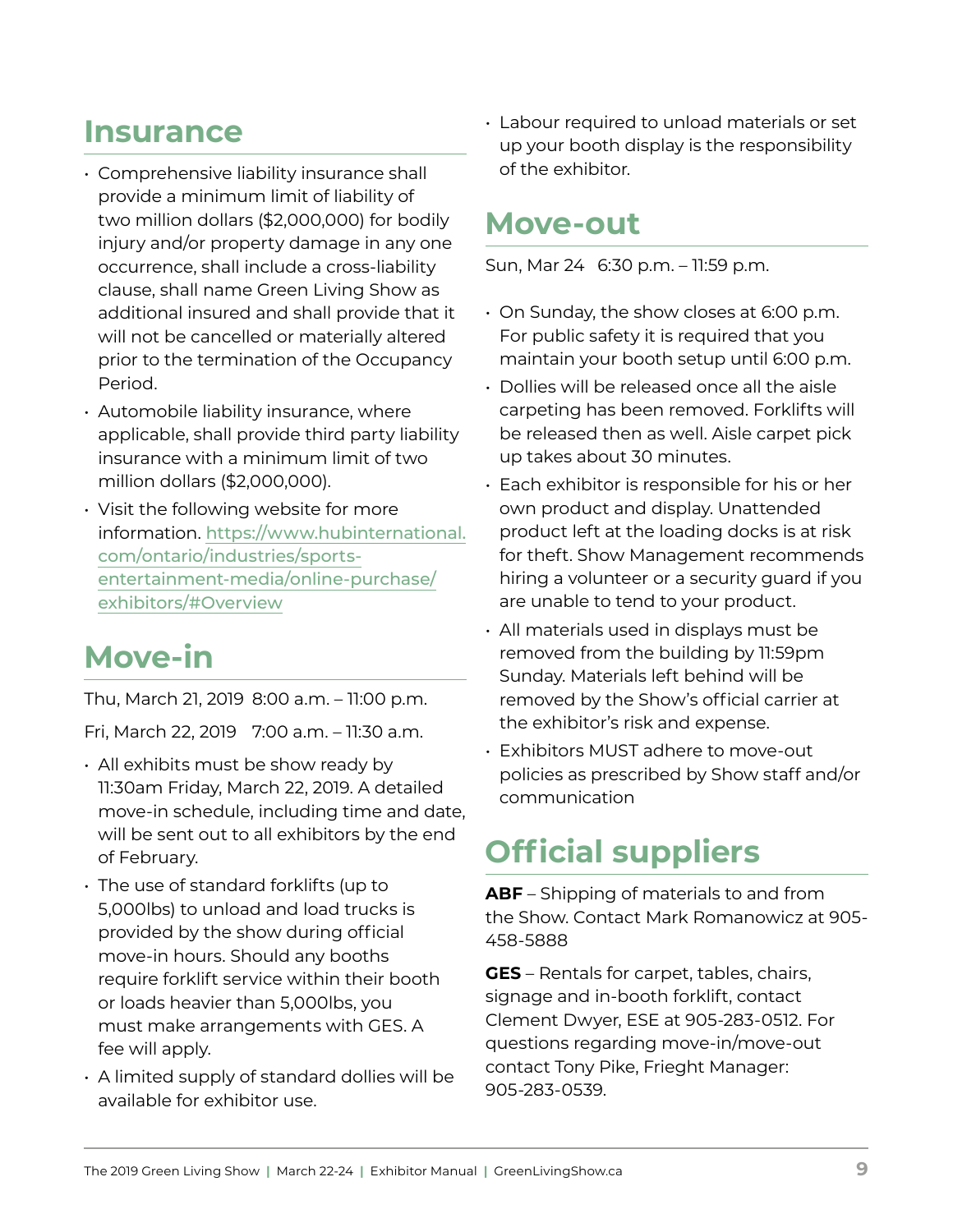#### <span id="page-9-0"></span>**Hub International Insurance -**

Temporary Insurance coverage. Contach Kaley Lochhead at [sportsandentertainmentprograms@](mailto:sportsandentertainmentprograms%40hubinternational.com?subject=) [hubinternational.com](mailto:sportsandentertainmentprograms%40hubinternational.com?subject=) or 416-102-1400

**MTCC** – Exclusive cleaning, parking, internet service, phone services. Contact Monika Wilczewski at 416-585-8390

**SHOWTECH Power & Lighting** – Exclusive electricity, sign hanging, plumbing. Contact Tracy Landry at 416-585-8109

### **Parking**

- The MTCC parking operates supervised parking lots.
- All orders must be received by March 7, 2019, in order to qualify for the discounted rate. To order a parking pass, please see the parking pass order form ([http://www.](http://www.mtccc.com/online-ordering-tool/) [mtccc.com/online-ordering-tool/](http://www.mtccc.com/online-ordering-tool/))
- Parking passes are to be picked up at the Exhibitor Services counter in the exhibit hall during event move-in/set up. If you are unable to pick up your parking passes during regular service hours, they may also be picked up at the closest Parking Office after the service desk has closed or up to one hour prior to the end of the event. Parking Offices are located at the entrance/exit of the parking garages in the North Building (Level 5A) or the South Building (off of Level 600). The parking passes are required to exit the garage.

### **Payment of account**

All booths must be paid in full prior to movein. Exhibitors will not be permitted to set up their booth space until their account has been settled.

## **Sales and receipts**

- Any consumer complaints regarding the sale of exhibitor goods or services will be immediately brought to the exhibitor's attention.
- All sales including credit card sales must be in Canadian funds. Currency must be clearly marked on the sales receipt.
- It is necessary that exhibitors provide a proof of purchase receipt to their customers.

### **Sampling (for food & beverage exhibitors)**

- The MTCC is EXCLUSIVE in food and beverage services at the facility. No exhibitors are allowed to sell food and beverage on site except for those F&B exhibitors within the Food and Beverage pavilion, approved by Show management.
- Any exhibitors wishing to do food and non-alcoholic beverages sampling must be approved by both the facility and Show Management and will be limited to sample sizes.
- Exhibitors must stay within the sample guidelines outlined on the sampling & food operation requirements document. [\[Download form\]](https://exhibitors.greenlivingshow.ca/wp-content/uploads/2019-food-beverage-authorization.pdf).
- Please fill out the food sampling application form and send it to Fang Yuan ([fyuan@mtccc.com](mailto:fyuan%40mtccc.com?subject=)) for building approval.
- Please submit a copy of your Toronto Public Health application by fax (416-642-1711) or email (info[@greenlivingshow.ca](mailto:info%40greenlivingshow.ca?subject=)) no later than Friday, February 25, 2019. ([https://exhibitors.](https://exhibitors.greenlivingshow.ca/wp-content/uploads/GLS2019_Toronto_Public_Health_form.pdf) [greenlivingshow.ca/wp-content/uploads/](https://exhibitors.greenlivingshow.ca/wp-content/uploads/GLS2019_Toronto_Public_Health_form.pdf) [GLS2019\\_Toronto\\_Public\\_Health\\_form.pdf](https://exhibitors.greenlivingshow.ca/wp-content/uploads/GLS2019_Toronto_Public_Health_form.pdf))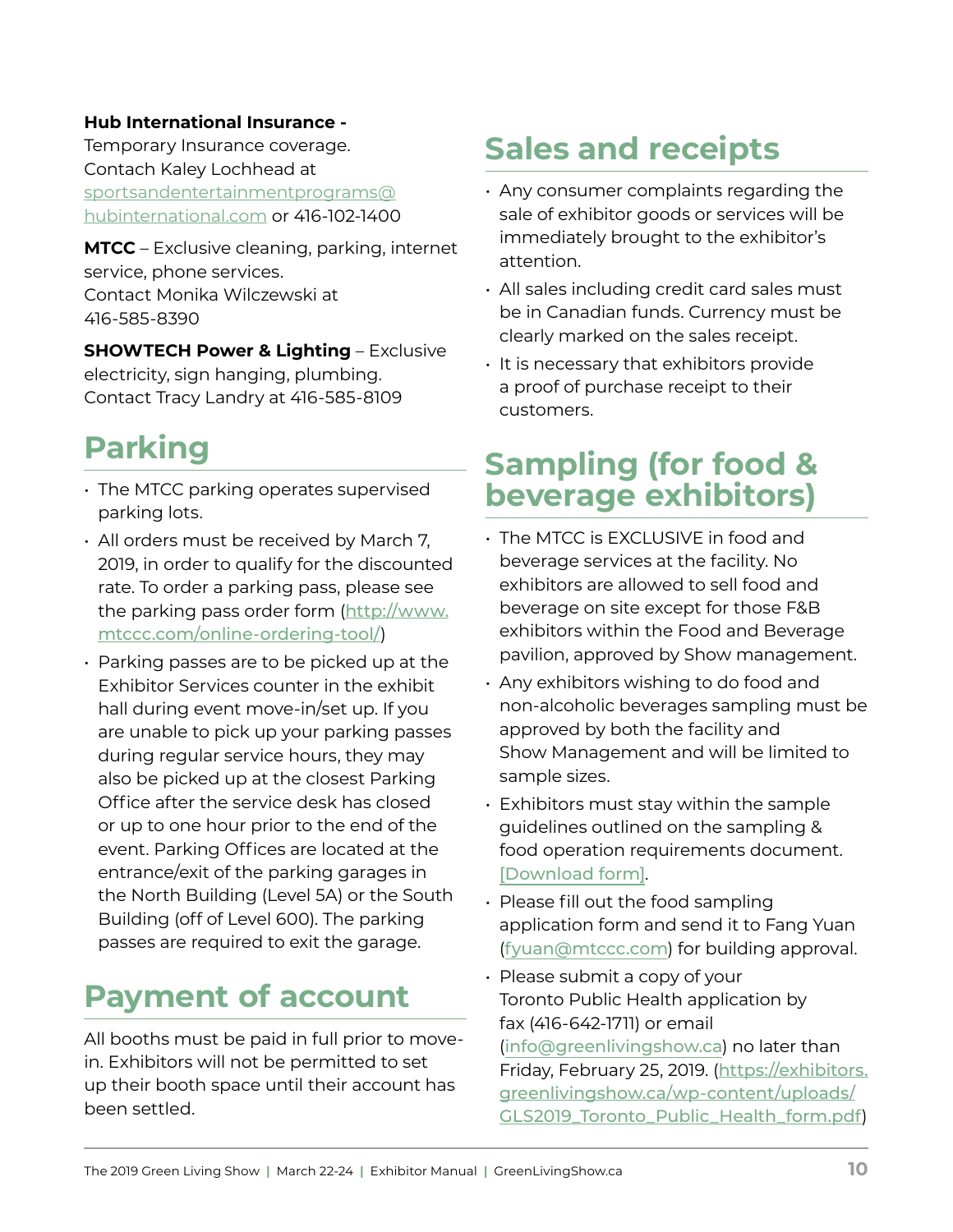<span id="page-10-0"></span>• In an effort to reduce waste, all sampling materials **must** be biodegradable. If you would like information on suppliers of biodegradable cutlery, cups etc: we recommend CoreSales ([coresales.ca](http://www.coresales.ca/)).

### **Security**

- Exhibitors are ultimately responsible for their own booth security.
- Uniformed guards are on duty 24 hours a day. Please show them your courtesy as they perform their duties.
- You can contract your own overnight booth security, should you wish. Please confirm this with Show Management should you choose to do so.
- Do not leave valuables unattended and ensure the Show floor is clear of attendees before exiting your booth.

## **Shipping**

- Materials can be shipped in advance and stored at the official carrier's warehouse for delivery to site. Call ABF to arrange details (905-458-5888).
- Show Management **strongly recommends** the use of the official carrier to reduce any delays on site due to waiting for access to the unloading areas.

Materials shipped directly to show site must be clearly marked. Labels should be marked:

**Company name/contact name/booth number The Green Living Show Metro Toronto Convention Centre North Building Halls A & B 255 Front Street West Toronto, Ontario M5V 2W6**

marked packages will be refused. Only prepaid shipments will be accepted on site. **No advance shipping is accepted at the MTCC until Move-In day on March 21, 2019.** Please advise your shipper **to deliver directly** to your booth starting March 21st.

## **Signage**

- All signage at your booth must be professionally made. No hand written signs will be permitted. The use of blackboards are welcome given their reusable nature.
- In line booths must have one sided signs with a finished back. Only island and peninsula booths can have double sided signs if they are hung in the center of the display.
- Review the booth design guidelines ([https://exhibitors.greenlivingshow.ca/](https://exhibitors.greenlivingshow.ca/wp-content/uploads/2019-booth-design-guidelines.pdf) [wp-content/uploads/2019-booth-design](https://exhibitors.greenlivingshow.ca/wp-content/uploads/2019-booth-design-guidelines.pdf)[guidelines.pdf](https://exhibitors.greenlivingshow.ca/wp-content/uploads/2019-booth-design-guidelines.pdf)) document to understand the regulations for sign hanging.
- **No signage is permitted in the public areas unless it is pre-approved by Show management.**

## **Smoking**

The MTCC is a smoke free facility. By-Law officers could be on site and any offender will be fined upon inspection.

## **Solicitation**

Solicitation of exhibitors or attendees by non-exhibitors is strictly prohibited.

NOTE: For security reasons, improperly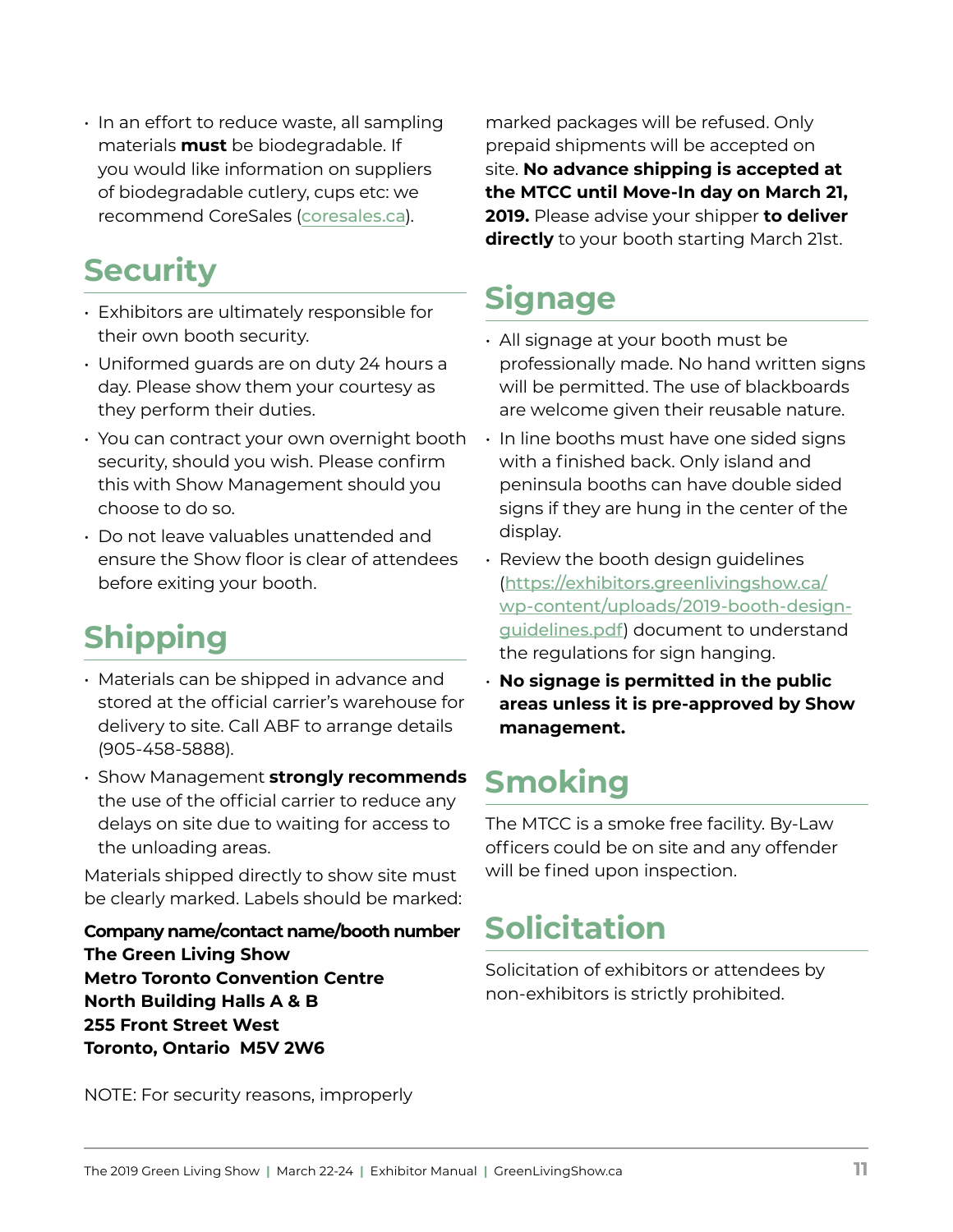## <span id="page-11-0"></span>**Sound levels**

- Microphone systems are not permitted at the event.
- Music and other sounds will be monitored by Show Management.
- Show Management reserves the right to make necessary adjustments to control the sound levels in the event that they are becoming a nuisance to surrounding exhibitors.

### **Storage**

- Due to City of Toronto Fire Regulations, empty containers and packing materials may not remain on the show floor while the show is open.
- During move-in, once you have unpacked your boxes and containers, obtain "EMPTY" labels from the GES Exhibitor Services Desk at the loading docks or at the Show Office. Use the labels to mark your crates, boxes and containers with your company name and booth number.
- Once the containers are labeled empty, they will be picked up from your booth by GES staff and returned to you at the end of the Show.
- Please remember that you will not have access to these containers during the Show.
- Accessible storage will be available for exhibitors. Please see GES to obtain a storage spot & accessible storage stickers.

### **Waste**

- To learn more about the facility's green initiatives, go to [http://www.mtccc.com/](http://www.mtccc.com/planners/greenYourEvent.aspx) [planners/greenYourEvent.aspx](http://www.mtccc.com/planners/greenYourEvent.aspx)
- If you no longer need certain materials, but someone else could use them, please arrange it with MTCC (Vivian Fleet, Sustainability Officer, at 416-585-8137) so the MTCC can donate it for you. They work with several local charities and organizations that can use items such as pens, paper and notebooks, binders, bags, samples, furniture, etc.
- Large items, such as construction materials, will need to be pre-approved for donations. Please contact Vivian Fleet at 416-585-8137
- Vendor waste should be disposed of in appropriate waste/recycling receptacles.
- **• Please note that vendor waste should not be disposed of in consumer waste/ recycling bins, located on the show floor.**

### **2019 Exhibitor Kit and Forms**

For all key forms, please visit:

[exhibitors.greenlivingshow.ca/2019](https://exhibitors.greenlivingshow.ca/2019-exhibitor-manual-forms/) [exhibitor-manual-forms/](https://exhibitors.greenlivingshow.ca/2019-exhibitor-manual-forms/)